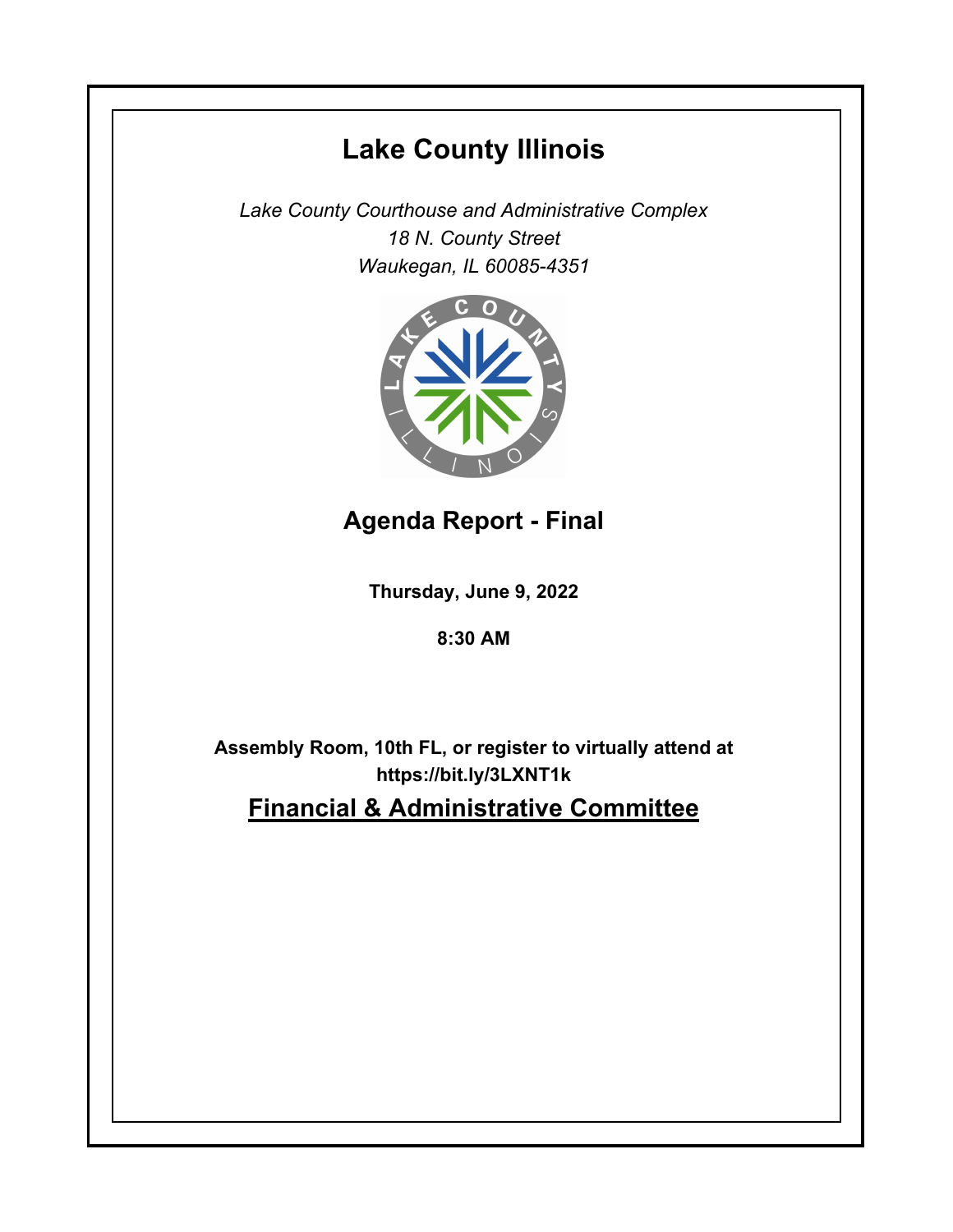**PUBLIC ATTENDANCE: The public can attend Lake County Committee and Board meetings (two options):** 

**(1) In-person attendance is on the 10th Floor of the County Administrative Tower (9th Floor, if necessary), 18 N. County Street, Waukegan, Illinois.**

**(2) Remote / virtual attendance through registration at: https://bit.ly/3LXNT1k**

**RECORDING: Meetings, to include Public Comment, will be recorded.**

**PUBLIC COMMENT: The public will be afforded time to comment on matters related to the business of the County Board. A total of 30 minutes will be permitted for Public Comment and no more than three minutes per comment. In general, Public Comment on items not on the agenda will be presented near the beginning of the meeting. Public Comment on agenda items may be presented during consideration of that item. Individuals attending in-person or remotely may present their Public Comment during the meeting. Individuals not in attendance may provide written Public Comment that must be received by 3:00 p.m. the day prior to the meeting (emailed to PublicComment@Lakecountyil.gov or delivered to the County Board Office 18 N. County Street, Waukegan, Illinois (10th floor)).** 

**Public Comment will proceed in the following order: (1) Public Comment by individuals in attendance on the 10th Floor, (2) Public Comment by individuals who registered via the link on the front page of the agenda and are attending remotely / virtually, and then (3) written comments.** 

**Individuals providing Public Comment will provide the following information: \* Meeting: Financial & Administrative Committee (Subject line for written Public Comment)**

- **\* Name (REQUIRED)**
- **\* Topic or Agenda Item # (REQUIRED)**
- **\* Street Address, City, State (Optional)**
- **\* Phone Number (Optional)**
- **\* Organization/Agency/etc. Represented (If representing yourself, put "Self")**

**\* \* \*To view County Board Rules, click here: https://bit.ly/3idRdrV \* \* \***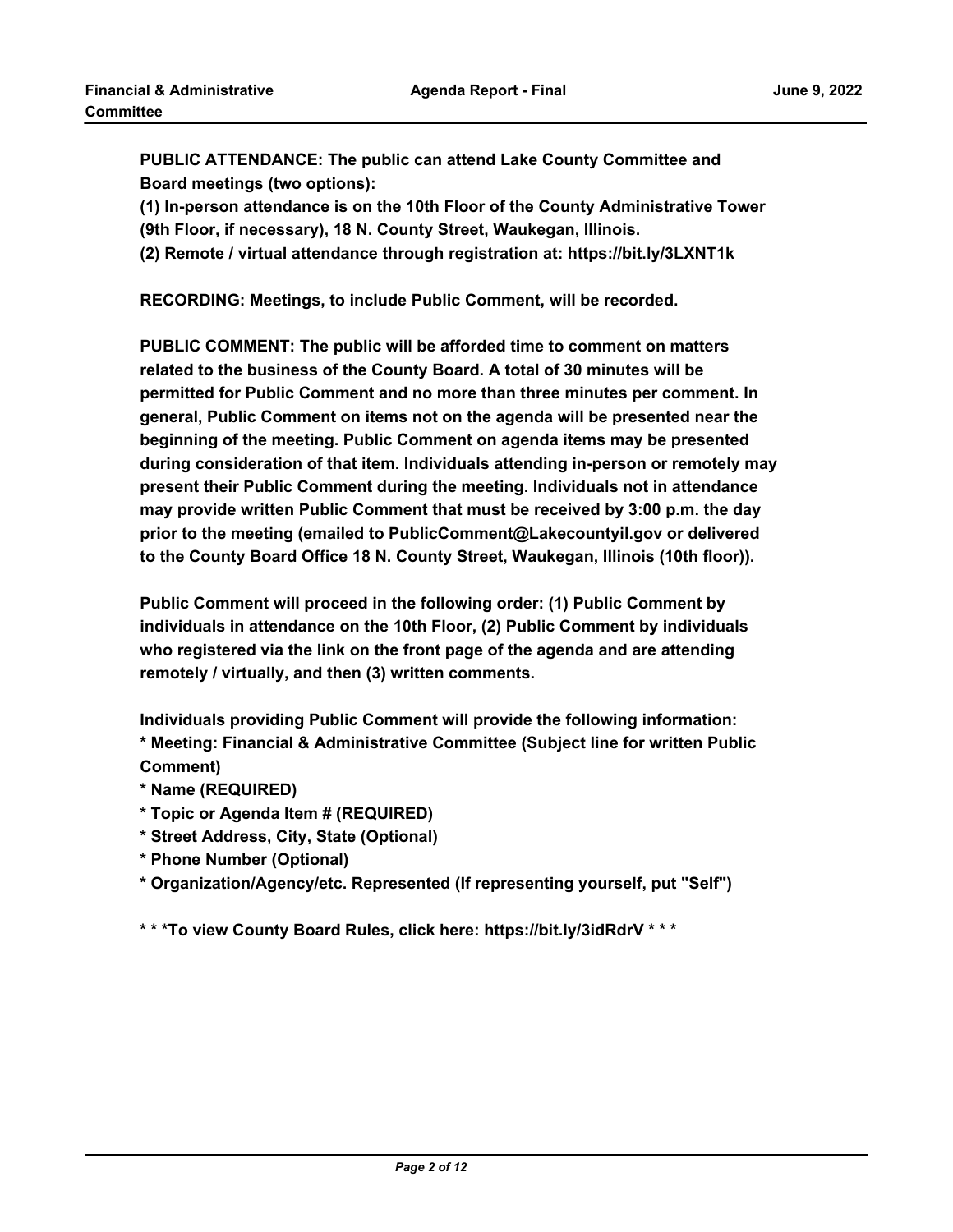- **1. Call to Order**
- **2. Pledge of Allegiance**
- **3. Roll Call of Members**
- **4. Addenda to the Agenda**
- **5. Public Comment (Items Not on the Agenda)**
- **6. Chair's Remarks**
- **7. Unfinished Business**
- **8. New Business**

## **CONSENT AGENDA (Items 8.1 - 8.5)**

**\*REPORTS\***

**8.1 [22-0858](http://lakecounty.legistar.com/gateway.aspx?m=l&id=/matter.aspx?key=26644)**

Finance Monthly Report - April 2022.

*Attachments:* [Monthly Financial Report April 2022](http://lakecounty.legistar.com/gateway.aspx?M=F&ID=6299977c-ef4f-4c03-8a2b-0df4542ee7f1.pdf)

## **\*HEALTH & COMMUNITY SERVICES\***

# **8.2 [22-0763](http://lakecounty.legistar.com/gateway.aspx?m=l&id=/matter.aspx?key=26549)**

Joint resolution to approve a Memorandum of Understanding between Lake County Workforce Development Board, Lake County, and the One-Stop Operator Consortium in the amount of \$46,455.25.

- · Since 2000, The Job Center of Lake County has been operated under a partner consortium including the Illinois Department of Employment Security, the College of Lake County, and the Lake County Workforce Development Department.
- · Federal legislation went into effect in 2015 that requires these services to be procured by the Workforce Development Board through a competitive selection process.
- · The County met its obligation through the initial award of the One Stop Operator to the Workforce Development Partner Consortium at the County Board meeting on June 13, 2017.
- · A Request for Proposal was issued by the Purchasing Division, extended to 41 vendors, and one sealed proposal was received from the partner consortium, which includes the Illinois Department of Employment Security, the College of Lake County, and the Lake County Workforce Development Department that has operated the Job Center of Lake County since 2000.
- · The review committee determined that the proposal submitted by the Workforce Development Partner Consortium satisfied the requirements set forth in the RFP.
- · It is recommended that the consortium of the Illinois Department of Employment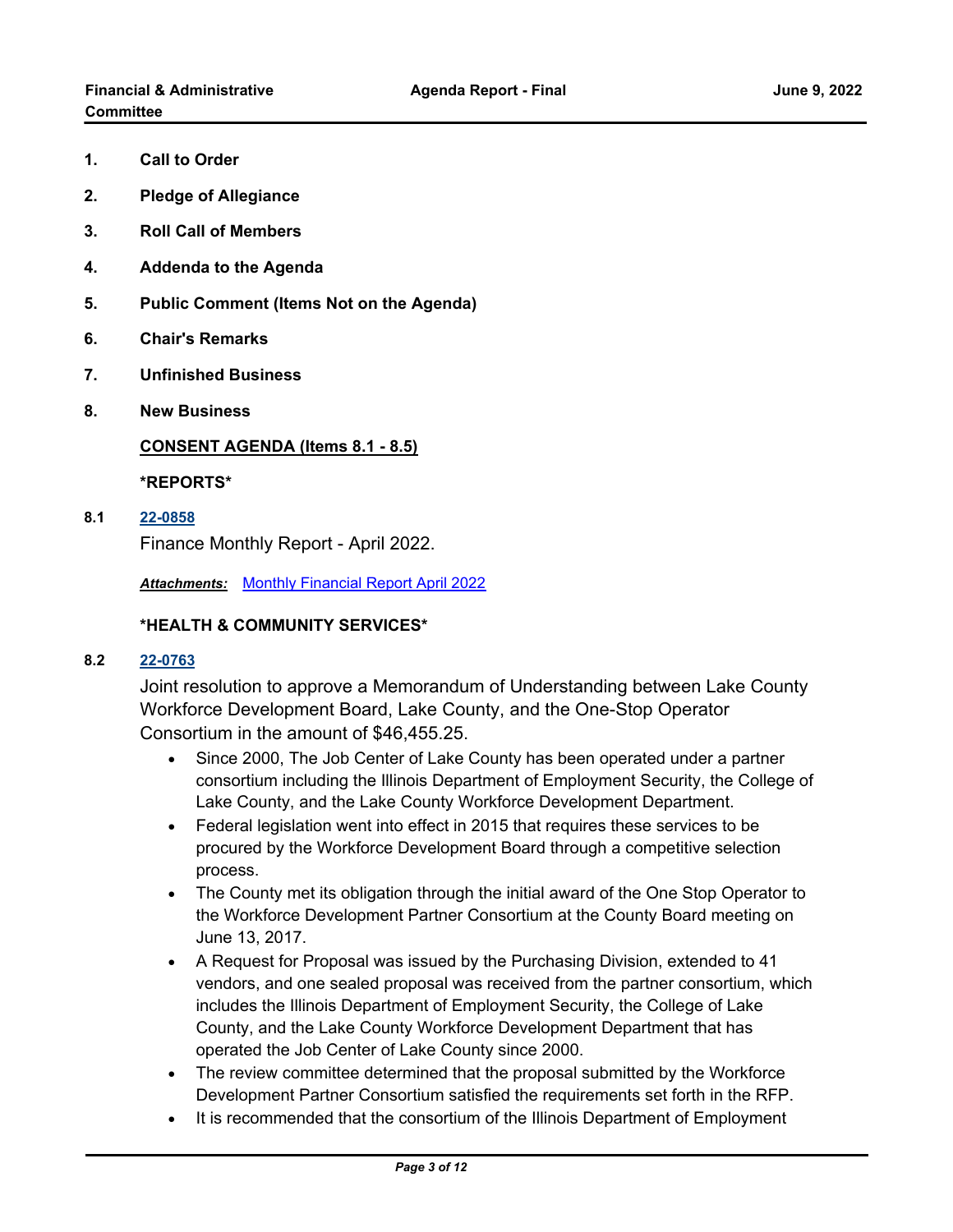Security, the College of Lake County, and the Lake County Workforce Development Department be approved to continue to provide these services in the amount of \$46,455.25.

[220412 One Stop Operator Draft AGREEMENT .pdf](http://lakecounty.legistar.com/gateway.aspx?M=F&ID=d4872bfd-bad0-4c66-8fce-1e7ffba51da0.pdf) *Attachments:* [MAY 2022 LCWDB Meeting Agenda \(1\).pdf](http://lakecounty.legistar.com/gateway.aspx?M=F&ID=6622b34c-f2e7-4182-b2ad-a19f8c1d80f8.pdf)

[\(Attachment B\) OSO RFP \(1\).pdf](http://lakecounty.legistar.com/gateway.aspx?M=F&ID=985f6b37-7409-45f6-b4c0-b9df26dc5d63.pdf)

[Vendor Disclosure.pdf](http://lakecounty.legistar.com/gateway.aspx?M=F&ID=14135314-baa1-49d2-a404-5eea9403a117.pdf)

# **8.3 [22-0830](http://lakecounty.legistar.com/gateway.aspx?m=l&id=/matter.aspx?key=26615)**

Joint resolution approving the modifications to the Workforce Development Workforce Innovation and Opportunity Act (WIOA) Four-Year Regional and Local Plans and the Memorandum of Understanding (MOU) with the Job Center of Lake County, and authorizing execution of all necessary correspondence to submit these plans to the Illinois Department of Commerce and Economic Opportunity (DCEO).

- · The Lake County Workforce Development Board is responsible for the development and submission of plan documents as a necessary component to receive U.S. Department of Labor Workforce Innovation and Opportunity Act (WIOA) funding, passed-through the Illinois DCEO.
- · The Northeast Economic Development Region Four-Year WIOA Plan was collectively modified by the seven workforce boards serving the ten counties of Cook, DeKalb, DuPage, Grundy, Kane, Kankakee, Kendall, Lake, McHenry, and Will. The Plan modifications provides innovative regional solutions to meet the needs of the key industry sectors of healthcare, manufacturing, transportation and warehousing and IT and integrating DEI strategies.
- · The Lake County Workforce Development Board Four-Year WIOA Local Plan modification provides an overview of partner programs to ensure that job seekers, including youth and individuals with barriers to employment, have the skills to compete in the job market and that employers have a ready supply of skilled workers.
- · The modifications to Job Center of Lake County Memorandum of Understanding was successfully negotiated among all the federally funded programs authorized under WIOA, agreeing to collaborate and optimize the quality of services provided in the Job Center.
- · The Lake County Workforce Development Board approved the modifications to the WIOA Regional and Local Plans and the Job Center MOU at its May 26, 2022 meeting.

*Attachments:* [Local and Regional Plan Modifications - Lake County Board](http://lakecounty.legistar.com/gateway.aspx?M=F&ID=a762268c-3af6-428c-8e0a-ece347545988.pdf)

# **8.4 [22-0756](http://lakecounty.legistar.com/gateway.aspx?m=l&id=/matter.aspx?key=26543)**

Joint resolution accepting the Illinois Department of Human Services (IDHS) grant and authorizing an emergency appropriation in the amount of \$298,498 for the Sustainability grant.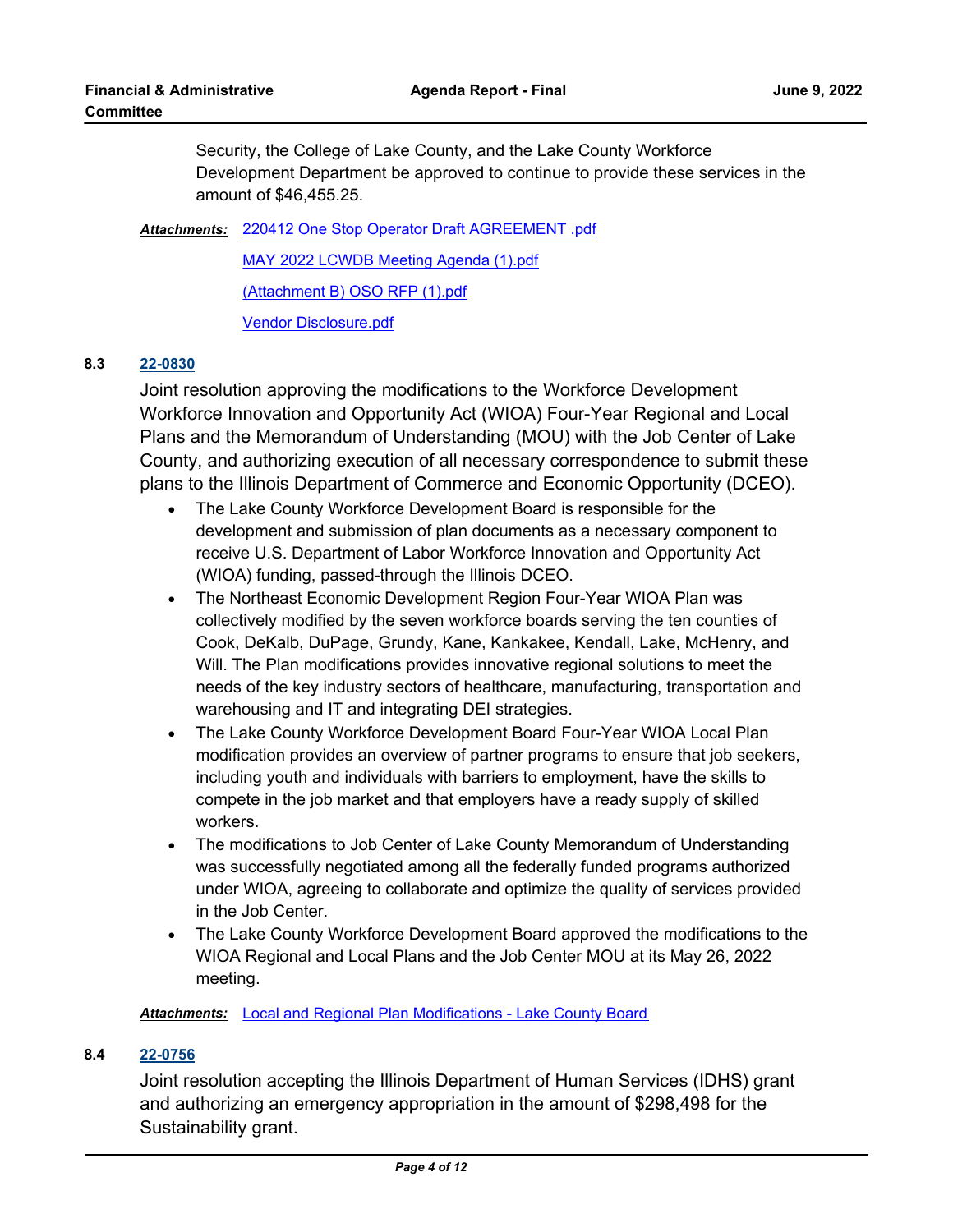- · The \$298,498 IDHS grant will fund retention bonuses, sign on bonuses, and cover costs of Behavioral Health services for unfunded or underfunded clients.
- · The \$298,498 in additional grant funding has not been previously appropriated because the grant resources were secured after the County's adoption of the Fiscal Year (FY) 2022 budget.
- · The grant award will be for the period July 1, 2021, through June 30, 2022.

*Attachments:* [BH 999 Sustainability](http://lakecounty.legistar.com/gateway.aspx?M=F&ID=09dc0aa8-73b3-4b89-a606-bd36ec62e344.pdf)

# **\*PUBLIC WORKS, PLANNING & TRANSPORTATION\***

## **8.5 [22-0817](http://lakecounty.legistar.com/gateway.aspx?m=l&id=/matter.aspx?key=26603)**

Joint Resolution authorizing execution of a contract with Chicagoland Trenchless Rehabilitation Inc. of Niles, Illinois, in the amount of \$109,999 for the Park West Sewer Lining Project in Unincorporated Deerfield, Illinois.

- · In 2021 Lake County Public Works rehabilitated water mains in the Park West Townhome Subdivision by means of water main pipe lining, which is a trenchless rehabilitation method.
- · As a condition of the permit issued by the Illinois Environmental Protection Agency (IEPA), LCPW is required to meet the water and sewer main separation requirements because some the water mains crossed storm and sanitary sewers. This project will install water main quality sewer liners at strategic locations in those pipes, thereby complying with the condition of the IEPA permit.
- · The County received bids from two (2) contractors for this work ranging from \$109,999 to \$396,494.
- · Award of this contract is recommended to the lowest responsive and responsible bidder, Chicagoland Trenchless Rehabilitation Inc. of Niles, Illinois, who best meets the needs of the County in the amount of \$109,999.
- · This resolution authorizes and directs the County Purchasing Agent to execute a contract with Chicagoland Trenchless Rehabilitation Inc. of Niles, Illinois, in the amount of \$109,999.

[22-0817 Park West Sewer Lining Bid Document PW2021.105](http://lakecounty.legistar.com/gateway.aspx?M=F&ID=f49541e2-9db6-4bbe-bc90-1249e815b731.pdf) *Attachments:*

[22-0817 Park West Sewer Lining Bid Tab](http://lakecounty.legistar.com/gateway.aspx?M=F&ID=c0a75fb6-045c-4e4c-91e5-b2e27800d26f.pdf)

[22-0817 Park West Location Map](http://lakecounty.legistar.com/gateway.aspx?M=F&ID=d6746738-ca21-4982-a13e-78374ed0af22.pdf)

[22-0817 Chicagoland Trenchless Vendor Disclosure](http://lakecounty.legistar.com/gateway.aspx?M=F&ID=ec47d11a-b6bc-4d8e-93fc-110d08492576.pdf)

# **REGULAR AGENDA**

# **\*LAW & JUDICIAL\***

# **8.6 [22-0796](http://lakecounty.legistar.com/gateway.aspx?m=l&id=/matter.aspx?key=26582)**

Joint resolution approving Contract Modification Number Three with MTG Management Consultants, LLC Seattle, Washington for professional consulting and project management services for the continued implementation of the Integrated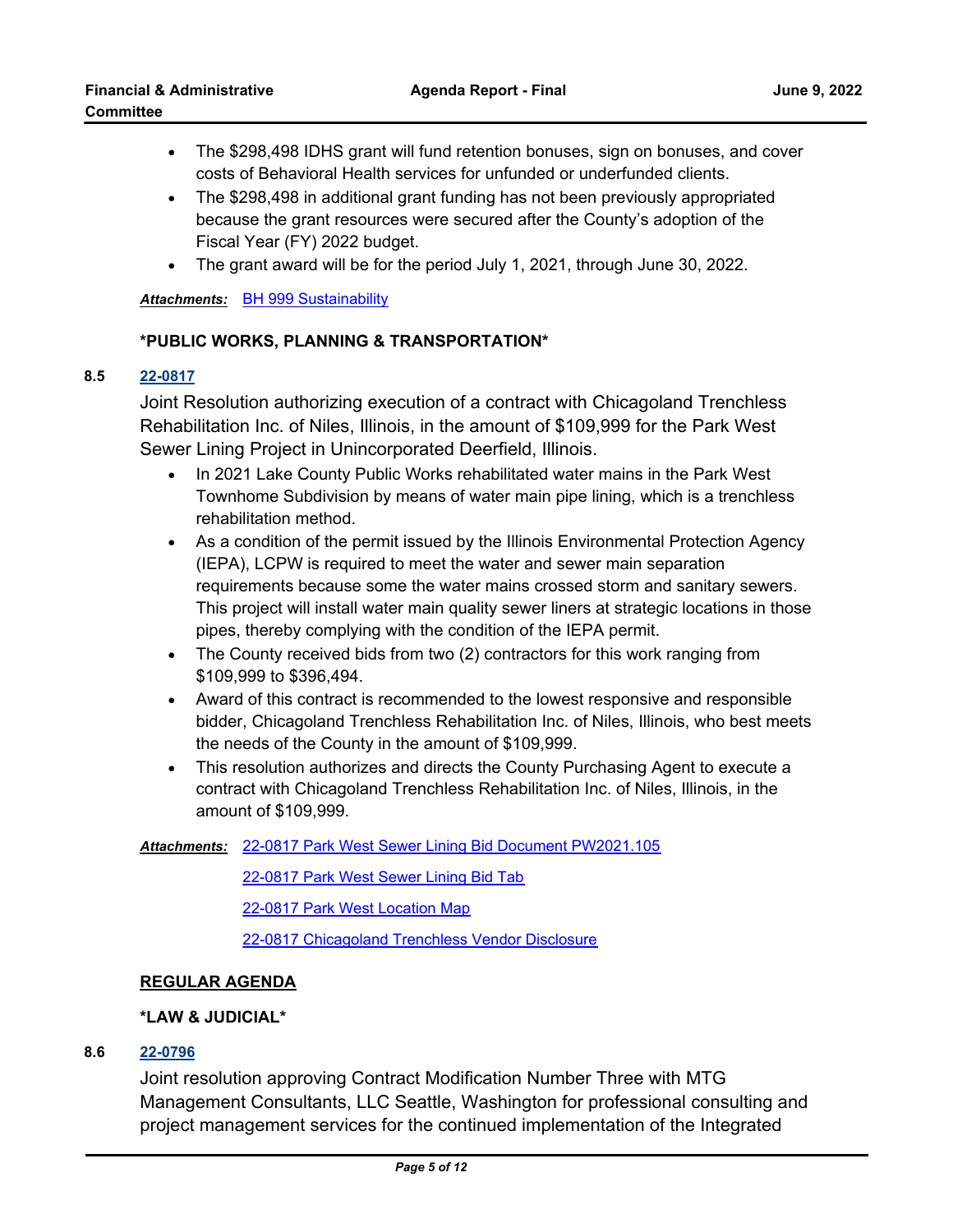Case Management System (ICMS), in the amount not to exceed \$270,979 and approving line item transfers and an emergency appropriation in various funds to fund the extension.

- · In April 2019, a contract was awarded to MTG Management Consultants for professional consulting and project management services for the implementation of the ICMS for an initial term of two years in the amount of \$933,000, with the option to renew for an additional one year, subject to acceptable performance and appropriation of sufficient funds.
- · The County Board approved Contract Modification One in April 2021 for the additional year of service and additional post Go Live support for a period of four months in the amount of \$543,104.
- · The original Go Live date of April 2022 has been delayed and there is a need to provide funding for additional project management services through October 2022 and as well as an additional four months of post Go Live support.
- · In accordance with Section 33.082 of the Lake County Purchasing Ordinance, this Change Order is germane to the original contract as signed and is in the best interest of Lake County.
- · Contract Modification Number Three is in a not to exceed amount of \$270,979, increasing the contract from \$1,476,104 to \$1,747,083.
- · The primary funding source for the original contract was the Integrated Justice funds, but those funds are fully exhausted. Various judicial special revenue funds have provided additional project-related funding. The State's Attorney's Office and the Capital Improvement Fund had set aside funding for the implementation of the ICMS system. Because that is no longer necessary due to American Rescue Plan Act funding, budgeted funds are being redeployed for this purpose through a line item transfer.
- · The Public Defender Records Automation Fund is a relatively new fund with minimal annual revenue. The Public Defender has agreed to utilize \$5,000 of the unaudited Fiscal Year 2021 yearend fund balance of \$5,748 for this purpose. Therefore, an emergency appropriation is necessary to make these funds available in Fiscal Year 2022.

# <u>Attachments: [ICMS LIT](http://lakecounty.legistar.com/gateway.aspx?M=F&ID=2a1be11d-3f84-44ce-87e6-93efb577e41a.pdf)</u>

[MCP\\_LakeCoIL\\_CMS\\_Vendor Disclosure 03-28-2022](http://lakecounty.legistar.com/gateway.aspx?M=F&ID=73b48b2f-738d-4e9b-9fbb-65b92e789f92.pdf) [18052 Contract Modification No. 3 FINAL DRAFT 5-13-22](http://lakecounty.legistar.com/gateway.aspx?M=F&ID=a6f25521-7db4-470c-a4d1-1ded1f7f46fd.pdf)

# **\*HEALTH & COMMUNITY SERVICES\***

# **8.7 [22-0791](http://lakecounty.legistar.com/gateway.aspx?m=l&id=/matter.aspx?key=26577)**

Joint resolution authorizing the Workforce Development Department to enter into Summer Youth Worksite Agreements with public, private, or nonprofit organizations to host youth onsite as part of the Lake County Summer Youth Work Experience Program.

· The Workforce Development Department administers the Lake County Summer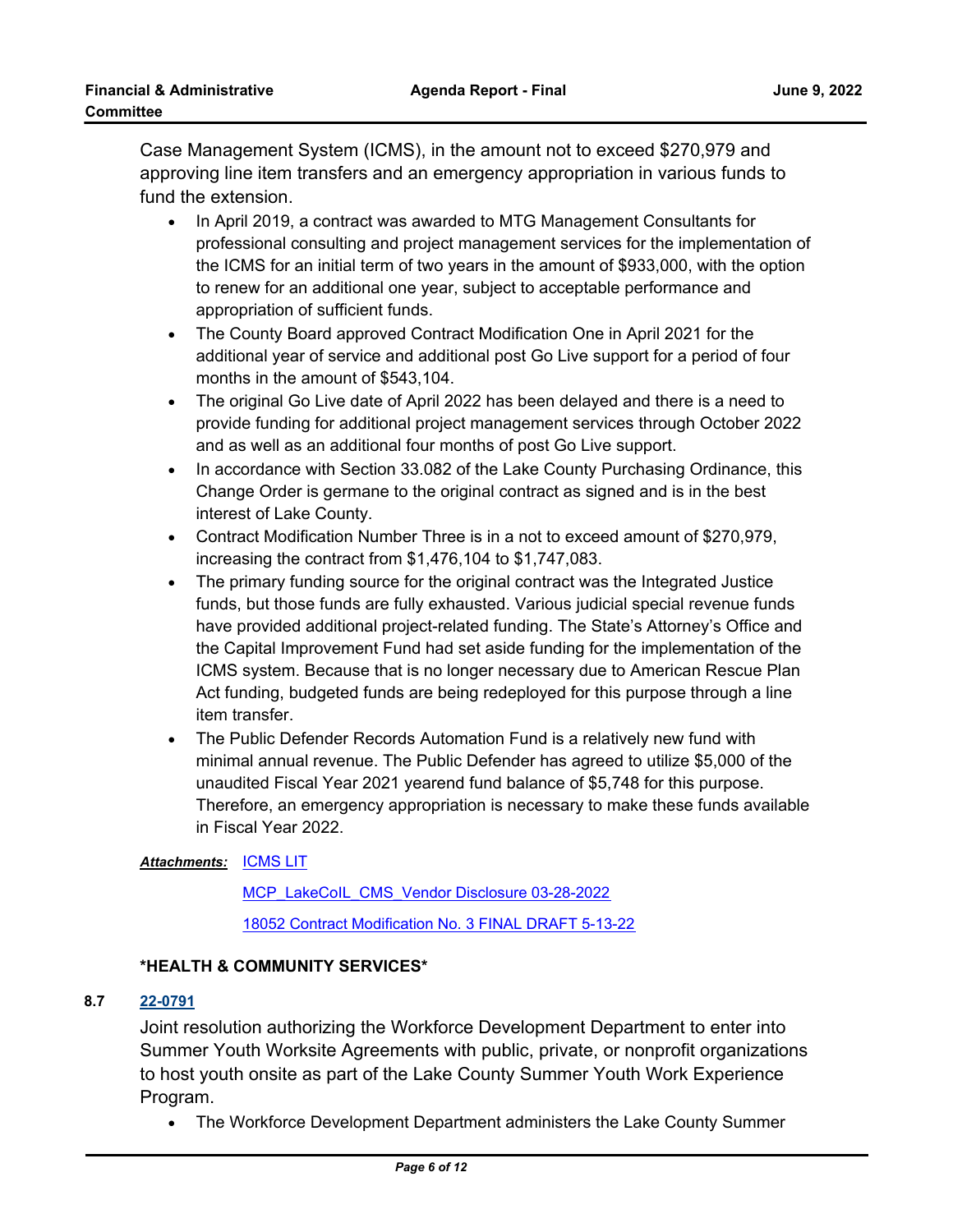Youth Work Experience Program. The Summer Youth Program provides eligible youth a meaningful work experience.

- · Onsite, subsidized work experiences will be at public, governmental, private, and nonprofit organizations. Youth will be scheduled to work up to 25 hours weekly for six weeks. Youth ages 14-17 will earn an hourly wage of \$10.00 and youth 18 years and older will earn an hourly wage of \$12.00.
- · Workforce Development has identified 17 worksites that have the capacity to host 150 youth and will continue to identify additional worksites.
- · The Worksite Agreement outlines the responsibilities of the participating worksites and Lake County.
- · This joint resolution authorizes the County Board Chair or their designee to sign the agreements.

# Attachments: [WDD SYEP Worksite Agreement 2022](http://lakecounty.legistar.com/gateway.aspx?M=F&ID=97e41162-73f6-4e9b-b4b7-7552ae60c02b.pdf)

[WDD SYEP Worksites 2022](http://lakecounty.legistar.com/gateway.aspx?M=F&ID=45ddabae-f981-4c41-ad30-a83ab328306a.pdf)

# **\*ENERGY & ENVIROMENT\***

# **8.8 [22-0834](http://lakecounty.legistar.com/gateway.aspx?m=l&id=/matter.aspx?key=26619)**

Joint resolution accepting the electricity rates proposed by Standard Solar, Inc., Rockville, MD for solar installations at Lake County's Mill Creek Waste Water Treatment Facility, and on the Libertyville Campus near the Central Permit Facility.

- · On November 6, 2019 Lake County entered into a Power Purchase Agreement and Lease with WCP Solar of Naperville, Illinois for the purpose of advancing the solar panel project feasibility process for 10 proposed County sites. At that time it was stated that the final electrical rates for the solar panels will be calculated based on a series of criteria and will be brought back to the Committee in the form of a contract modification.
- · The County has worked with WCP Solar and Standard Solar to obtain State funding opportunities for the 10 proposed County sites. Three of the sites in Lake County were assigned to Standard Solar, which was anticipated in the agreement, and two of those three sites are economically viable at this time.
- · In late FY21, Standard Solar secured state funding for two economically viable sites in Lake County. This allowed planning and design to commence resulting in a recalculation of the originally proposed rates. Standard Solar provided the updated rates to Lake County and they were reviewed in consultation with the State's Attorney's Office, and our sustainability consultant, Quercus Consulting.
- · The proposed electrical rates for these two sites, even when factoring in the cost of operations and maintenance ("O&M") for the solar systems, still remain lower than current electricity rates the County is paying, although the rates are higher than were initially projected.
- · The third site, to be located at Lake County's Des Plaines River Water Reclamation Facility, is being further reviewed by Standard Solar based on Lake County comments and is not contemplated with this action.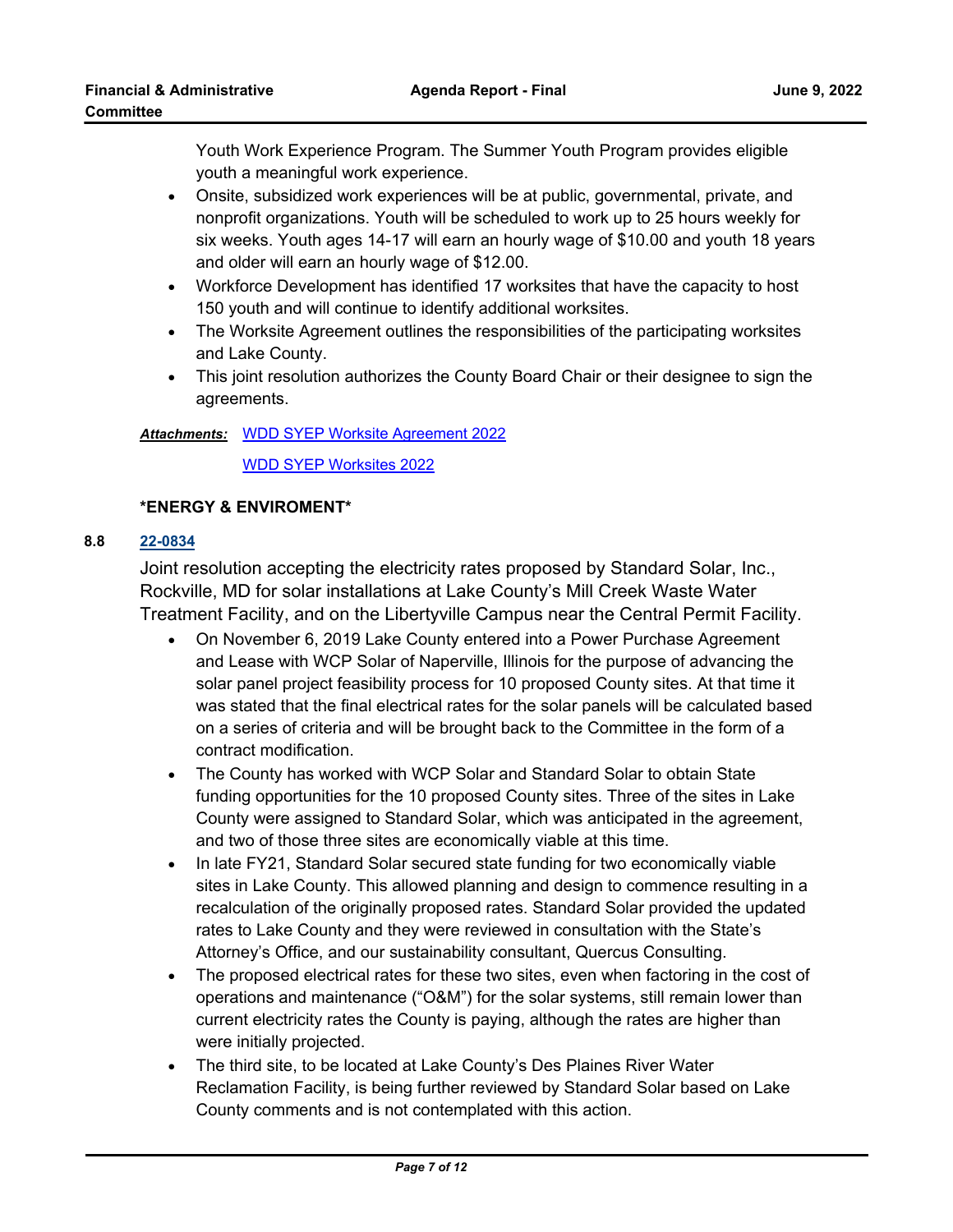Attachments: [Project Agreement 3- Lake County Public Works- Mill Creek WRF Land -6](http://lakecounty.legistar.com/gateway.aspx?M=F&ID=fa68956d-5cca-44b5-8bf3-6c1a577a4287.pdf). [Project Agreement 8 - Lake County Facilities Libertyville Campus -6.2.22-](http://lakecounty.legistar.com/gateway.aspx?M=F&ID=fc81ff4b-3f11-4c22-8f9a-d70ee7fd0733.pdf) [Summary of Standard Solar Proposal 06 03 2022](http://lakecounty.legistar.com/gateway.aspx?M=F&ID=9b056aa3-9daa-44bc-8cfd-bc43060702e7.pdf) [Lake County PPA Pricing 060222 V4.0](http://lakecounty.legistar.com/gateway.aspx?M=F&ID=f41c9ea2-8f17-4aae-9ee7-8f5615241d88.pdf)

## **\*FINANCIAL & ADMINISTRATIVE\***

## **Facilities and Construction**

#### **8.9 [22-0814](http://lakecounty.legistar.com/gateway.aspx?m=l&id=/matter.aspx?key=26600)**

Committee action approving Contract Modification Number Two with KONE, Inc., Lombard, Illinois for elevator maintenance and repairs for various Lake County facilities.

- · In June 2018, the Lake County Board authorized a contract with KONE, Inc., Lombard, Illinois for elevator maintenance and repairs, for Facility Operations, Division of Transportation (DOT) and Lake County Health Department.
- · In May 2019, the Lake County Board authorized Contract Modification One.
- · This modification will enable Lake County to remove the elevators at the Winchester House Facility and to add elevator inspection services for the Court Tower.
- · This resolution authorizes Contract Modification Two with KONE, Inc. in the deduction amount of \$34,740 and an additional expense of \$50,241.43 for a total estimated contract amount of \$154,221.43.
- · In accordance with Article 8, section 101(2) of the Lake County Purchasing Ordinance, this modification was not reasonably foreseeable at the time the contract was signed and it is hereby requested that the Purchasing Agent be authorized to enter into Contract Modification Number Two.

# **Attachments: [Kone Maintenance Invoice FY22](http://lakecounty.legistar.com/gateway.aspx?M=F&ID=710dc2d2-e6ca-40ae-a909-ce0a22566c68.pdf)**

[Inspection Invoice](http://lakecounty.legistar.com/gateway.aspx?M=F&ID=7cf4e632-907a-4f9e-906d-ade37ae074d2.pdf) [VENDOR DISCLOSURE STATEMENT v012319](http://lakecounty.legistar.com/gateway.aspx?M=F&ID=f7900683-4308-4ef2-950f-7db2303a1150.pdf)

# **8.10 [22-0816](http://lakecounty.legistar.com/gateway.aspx?m=l&id=/matter.aspx?key=26602)**

Resolution authorizing execution of a contract with G.E. Riddiford Company, Inc., Arlington Heights, Illinois in the amount of \$697,600 for the Sheriff Community Based Corrections Center (CBCC) Roof Replacement.

- · As part of the Fiscal Year 2022 Facility Assessment Budget and Facilities Capital Improvement Plan, Sheriff Community Based Corrections Center (CBCC) and Adult Detention Center Tower Roof Replacement was authorized.
- · Following review of the bids submitted, Lake County determined to only award the roof replacement for the Sheriffs CBCC building.
- · This work is a high priority project for Lake County. The existing building needs a full roof replacement as well as concrete crack repair, relocation of chiller coolant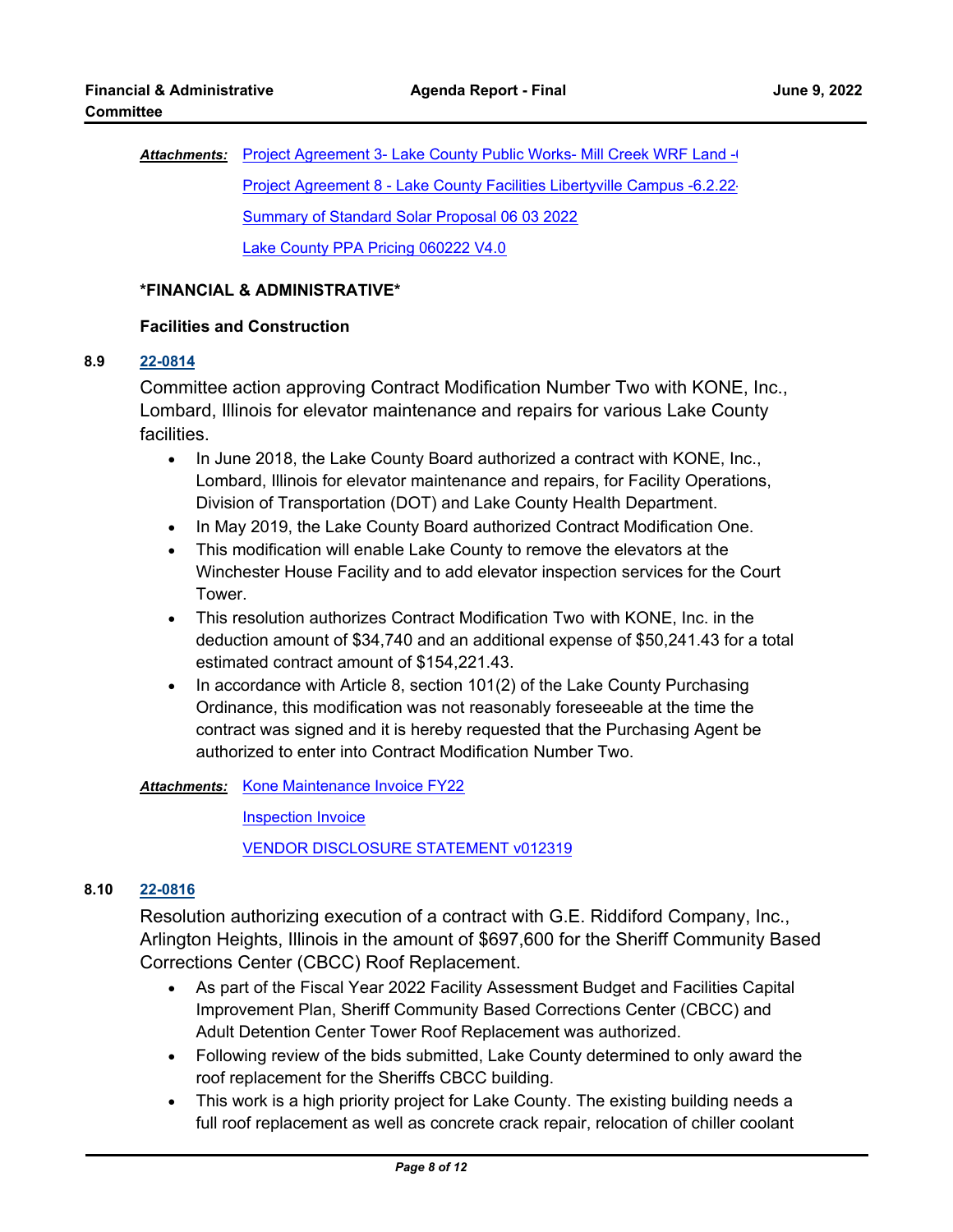lines, installation of a new roof hatch and ladder for access to roof #2.

- · The County received three bids for the project in the amount of \$1,873,800 to \$2,057,000.
- · Award of this contract is recommended to the lowest responsive and responsible bidder, G.E. Riddiford Company, Inc., Arlington Heights, Illinois, who best meets the needs of the County in the amount of \$697,600.
- · This resolution authorizes and directs the County Purchasing Agent to execute a contract with G.E. Riddiford Company, Inc., Arlington Heights, Illinois, in the amount of \$697,600.

**Attachments: [Vendor Disclosure Statement](http://lakecounty.legistar.com/gateway.aspx?M=F&ID=9891baf8-be53-4f89-a613-56cc001508f1.pdf)** 

[Bid 22061 Final](http://lakecounty.legistar.com/gateway.aspx?M=F&ID=af0c7b33-7efb-43d6-a982-5c54e2fcf9e6.pdf)

[22061 Bid Tab](http://lakecounty.legistar.com/gateway.aspx?M=F&ID=4037ae4f-b376-42e4-9878-287d02f18d69.pdf)

# **8.11 [22-0625](http://lakecounty.legistar.com/gateway.aspx?m=l&id=/matter.aspx?key=26412)**

Director's Report - Facilities and Construction Services.

# **Human Resources**

# **8.12 [22-0859](http://lakecounty.legistar.com/gateway.aspx?m=l&id=/matter.aspx?key=26645)**

Committee Action authorizing the County Administrator (or their designee) to enter into a settlement agreement to resolve the case of *Estate of Jacob E. Williams, et al. v. Lake County Illinois, et al*., 21 L 234.

- · In light of the potential risks of trial, including estimated wrongful death damages, the Financial and Administrative Committee has authorized final settlement in the amount of \$5.65 million for the case captioned *Estate of Jacob E. Williams, et al v. Lake County Illinois, et al*., 21 L 234.
- · This case involved a motor vehicle accident between plaintiff's vehicle and a Lake County Division of Transportation snowplow where the plaintiff's husband was killed in the accident.
- · This settlement was determined to be a cost-effective means to limit the County's financial exposure.
- · \$2 Million will be paid from the County's self-insured fund; the remaining \$3.65 Million will be paid by the County's insurer, Safety National Casualty Corporation.

# **8.13 [22-0031](http://lakecounty.legistar.com/gateway.aspx?m=l&id=/matter.aspx?key=25813)**

Director's Report - Human Resources.

# **Enterprise Information Technology**

# **8.14 [22-0030](http://lakecounty.legistar.com/gateway.aspx?m=l&id=/matter.aspx?key=25812)**

Director's Report - Enterprise Information Technology.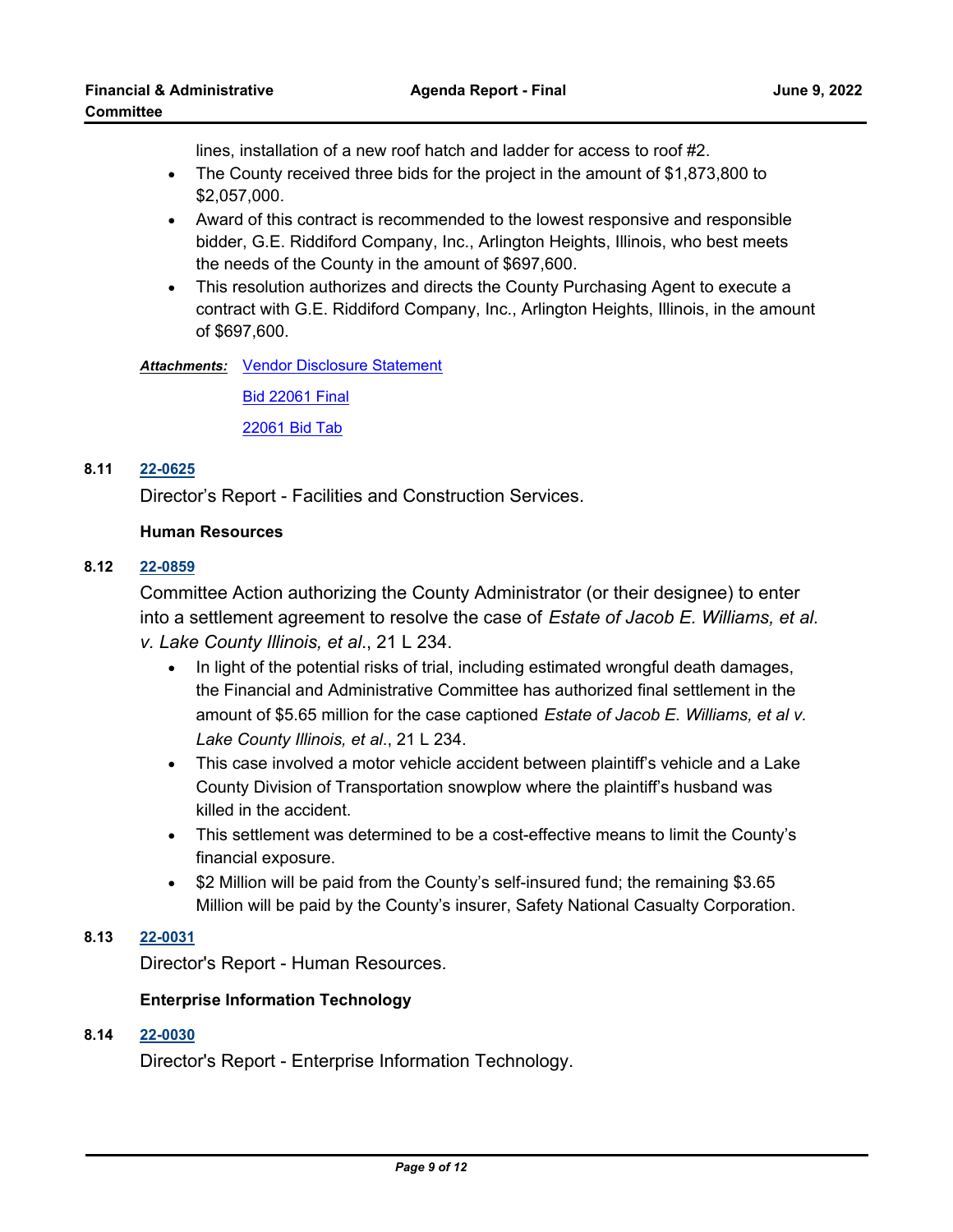## **Finance**

# **8.15 [22-0821](http://lakecounty.legistar.com/gateway.aspx?m=l&id=/matter.aspx?key=26607)**

An Ordinance authorizing the issuance by The County of Lake, Illinois, of General Obligation Bonds (Sales Tax Alternate Revenue Source) in an aggregate principal amount not to exceed \$31,000,000 for the purpose of constructing and equipping a consolidated 911 and emergency operations center, improving the site thereof, and financing other capital expenditures, in and for the County.

- · The Lake County Board has authorized the issuance of bonds for the Regional Operations Center for 911 and emergency operations. The attached ordinance and related documents, which contains forms that currently contain blanks, will be completed and filed appropriately upon approval to authorize the notice of a public hearing to authorize bonds as well as the authority to authorize \$31 million to fund a portion of the construction and equipping expenses of the building.
- · Additional funding includes a \$1 million federal capital grant and \$9,900,000 in American Rescue Plan Act funding. Other necessary expenses, if any, will be funded from Lake County capital reserves.
- · Upon approval, Lake County will publish the Authorizing Ordinance and post the publication of the Public Hearing, which will be held July 12, 2022.

*Attachments:* [Series 2022 Authorizing Ordinance](http://lakecounty.legistar.com/gateway.aspx?M=F&ID=e92277f1-c423-4737-8135-a63b4ccceaef.pdf)

## **8.16 [22-0822](http://lakecounty.legistar.com/gateway.aspx?m=l&id=/matter.aspx?key=26608)**

Order calling a public hearing concerning the intent of the County Board of The County of Lake, Illinois, to sell \$31,000,000 General Obligation Bonds (Sales Tax Alternate Revenue Source).

- · The Lake County Board has authorized the issuance of bonds for the Regional Operations Center for 911 and emergency operations. The attached public hearing notice will be filed appropriately upon approval to notify the public of the intent to issue \$31 million to fund a portion of the construction and equipping expenses of the building.
- · Additional funding includes a \$1 million federal capital grant and \$9,900,000 in American Rescue Plan Act funding. Other necessary expenses, if any, will be funded from Lake County capital reserves.
- · Upon approval, Lake County will publish the Authorizing Ordinance and post the publication of the Public Hearing, which will be held July 12, 2022.

[BINA Order](http://lakecounty.legistar.com/gateway.aspx?M=F&ID=7f8a51b4-7ddd-46c5-a61c-f97424685ada.pdf) *Attachments:*

**[BINA Minutes](http://lakecounty.legistar.com/gateway.aspx?M=F&ID=0e4a0980-b60c-422b-8e60-0b6a9492bd4d.pdf)** 

#### **8.17 [22-0032](http://lakecounty.legistar.com/gateway.aspx?m=l&id=/matter.aspx?key=25814)**

Director's Report - Finance.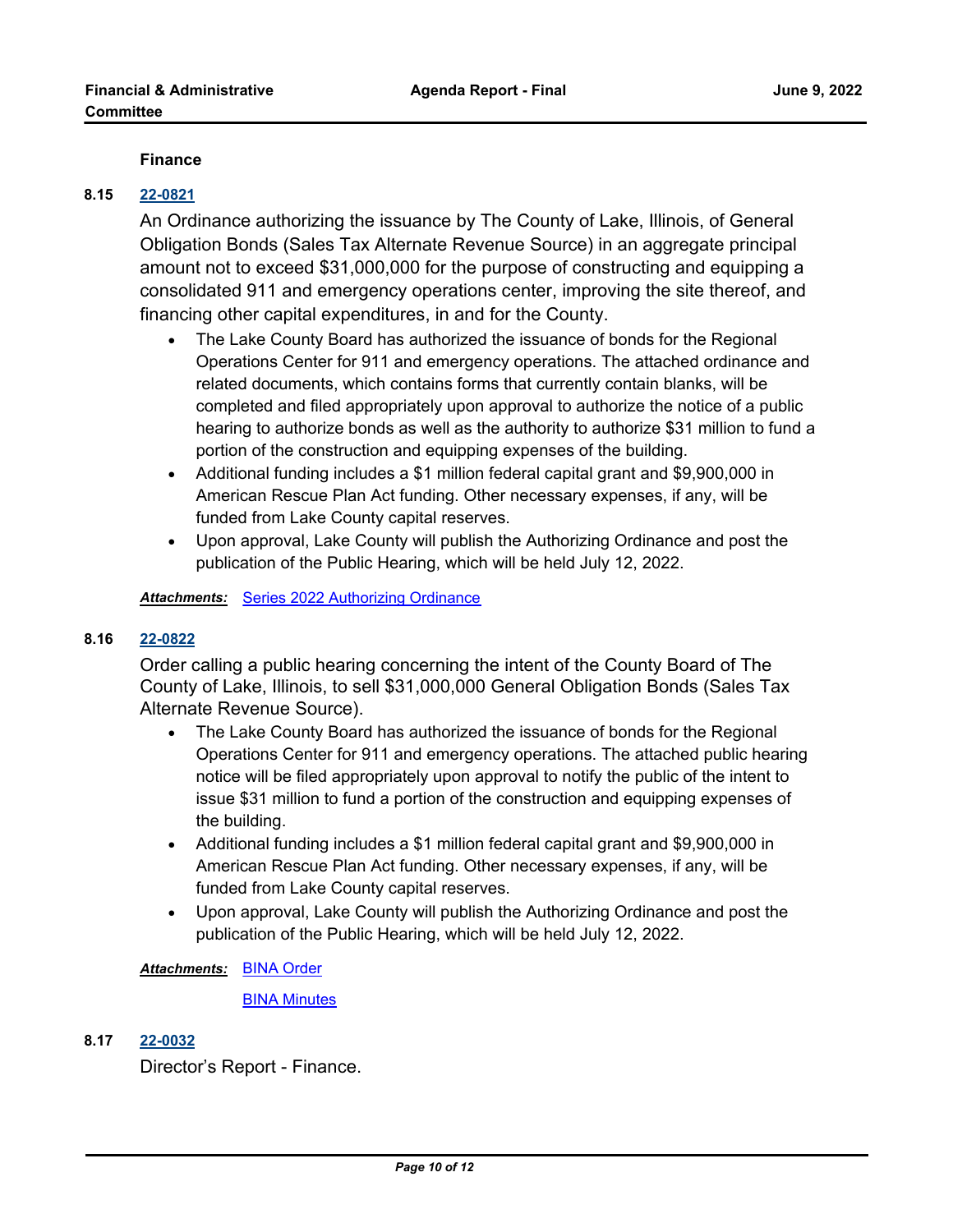## **County Administration**

#### **8.18 [22-0815](http://lakecounty.legistar.com/gateway.aspx?m=l&id=/matter.aspx?key=26601)**

Resolution approving a contract with Crowe LLP, Chicago, Illinois, for internal audit consulting services, in the amount not to exceed \$91,249.

- · A departmental study in 2018 identified the need for a more robust internal audit function for Lake County. The Finance Department has freed up authorized, budgeted headcount to staff this function in the form of an internal audit manager and an internal audit accountant, which has been unfunded for two years because of budget pressures.
- · After difficulty in Fiscal Year 2021 recruiting the internal audit manager and upon research of the various methods that the function can be executed, the Finance Department converted the budgeted FY22 salary and benefits for its internal audit manager into professional services consulting dollars to fund an external assessment of and recommendations for Lake County's internal control framework.
- · A request for proposals was extended to 22 vendors and sealed proposals were received from six vendors. After interviews with the top three respondents, Crowe LLP has been identified as the firm whose proposal best meets the County's needs.
- · The scope of the engagement includes the development of an audit charter and updated internal control procedures; a risk assessment and audit plan; and a current state assessment and recommendations. The anticipated schedule results in completion prior to November 30, 2022.
- · The cost of the project was included in the approved Fiscal Year 2022 Finance Department budget in account 101-1200010-71150. County Administration will manage the project / contract.

[22029 Final Agreement](http://lakecounty.legistar.com/gateway.aspx?M=F&ID=51478583-7e69-4aea-8db7-d5b8cd2bf167.pdf) *Attachments:*

[22029 Final RFP](http://lakecounty.legistar.com/gateway.aspx?M=F&ID=6f738b79-584c-4c65-8d62-1526028d8b7d.pdf)

[Vendor Disclosure Statement](http://lakecounty.legistar.com/gateway.aspx?M=F&ID=a6e4ddcb-284b-46be-b531-d6ecdd5b3ecf.pdf)

[22029 Scoring Matrix after Interviews](http://lakecounty.legistar.com/gateway.aspx?M=F&ID=2c132533-e82a-4c5f-b8c5-d1127315303b.pdf)

## **8.19 [22-0861](http://lakecounty.legistar.com/gateway.aspx?m=l&id=/matter.aspx?key=26647)**

Resolution authorizing emergency appropriations totaling \$7,241,915 of Coronavirus State and Local Fiscal Recovery Funds (CSLFRF) as part of the American Rescue Plan Act (ARPA) to be distributed across ARPA categories in support of Lake County residents, communities, businesses, and County-wide operations and services related to COVID-19 Public Health Emergency recovery.

- The ARPA was signed into law on March 11, 2021. On May 19, 2021 the County received \$67,646,879, half of the amount the County will receive in total from the US Treasury.
- · The funds can be used for needs associated with public health, to counteract negative economic impacts, provide services to disproportionately impacted